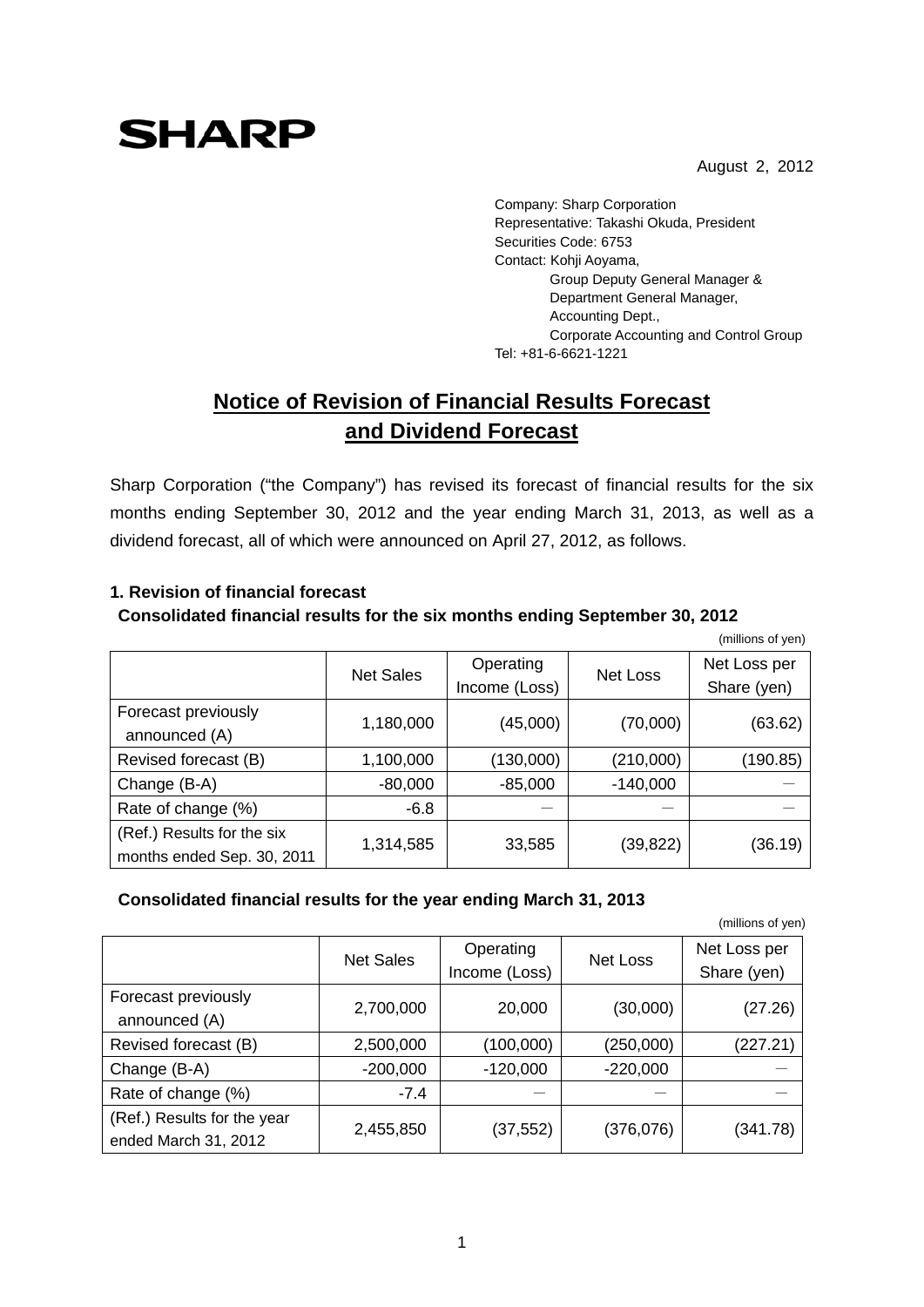#### **Reasons for revision**

The Company has revised its financial results forecast for the six months ending September 30, 2012 and the year ending March 31, 2013, due to the following reasons: a sluggish business performance in the first quarter; a more severe business environment than initially expected, including the risk of an economic downturn in the U.S., Europe and other regions, and slow demand in Japan; posting of restructuring charges to push through restructuring in all areas.

In the first quarter, the Company incurred an operating loss, due to the following reasons: a larger-than-expected decline in demand for LCD TVs in Japan and China; a delay in orders from customers and a drop in plant utilization ratio in small- and medium-size LCDs; production adjustments at large-size LCD plants as a result of prioritizing an appropriate inventory level. In addition, restructuring charges associated with a production shift to IGZO LCDs and reorganization of business sites in Europe, as well as posting of a settlement package, led to a large net loss of 138.4 billion yen.

In the second quarter and onwards, the Company will put priority on steady improvement of profitability and financial position, while tackling the issues in businesses such as LCD TVs, small- and medium-size LCDs and large-size LCDs. Meanwhile, the Company will work on various restructuring measures to ensure a future recovery in profitability, with the assumption that a rapid improvement in business environment is unlikely. These measures include transforming its management structure to match the sales scale and reducing fixed costs such as labor cost.

The Company will accelerate the speed of business restructuring and work to achieve business growth in medium- to long-term, with the aim of becoming a globally competitive company. Giving the highest priority on improving profitability and reinforcing its financial position, the Company will make utmost efforts to achieve a turnaround from the performance in the first quarter and restore trust.

#### **2. Revision of dividend forecast for the year ending March 31, 2013**

(yen)

|                      | Dividends per share |           |           |  |  |
|----------------------|---------------------|-----------|-----------|--|--|
|                      | Interim             | Year-end  | Annual    |  |  |
| Previous forecast    |                     |           |           |  |  |
| (announced on        | Undecided           | Undecided | Undecided |  |  |
| April 27, 2012)      |                     |           |           |  |  |
| Revised forecast     | 0.00                | 0.00      | 0.00      |  |  |
| <b>Results</b>       |                     |           |           |  |  |
| Results for the year | 5.00                | 5.00      | 10.00     |  |  |
| ended March 31, 2012 |                     |           |           |  |  |